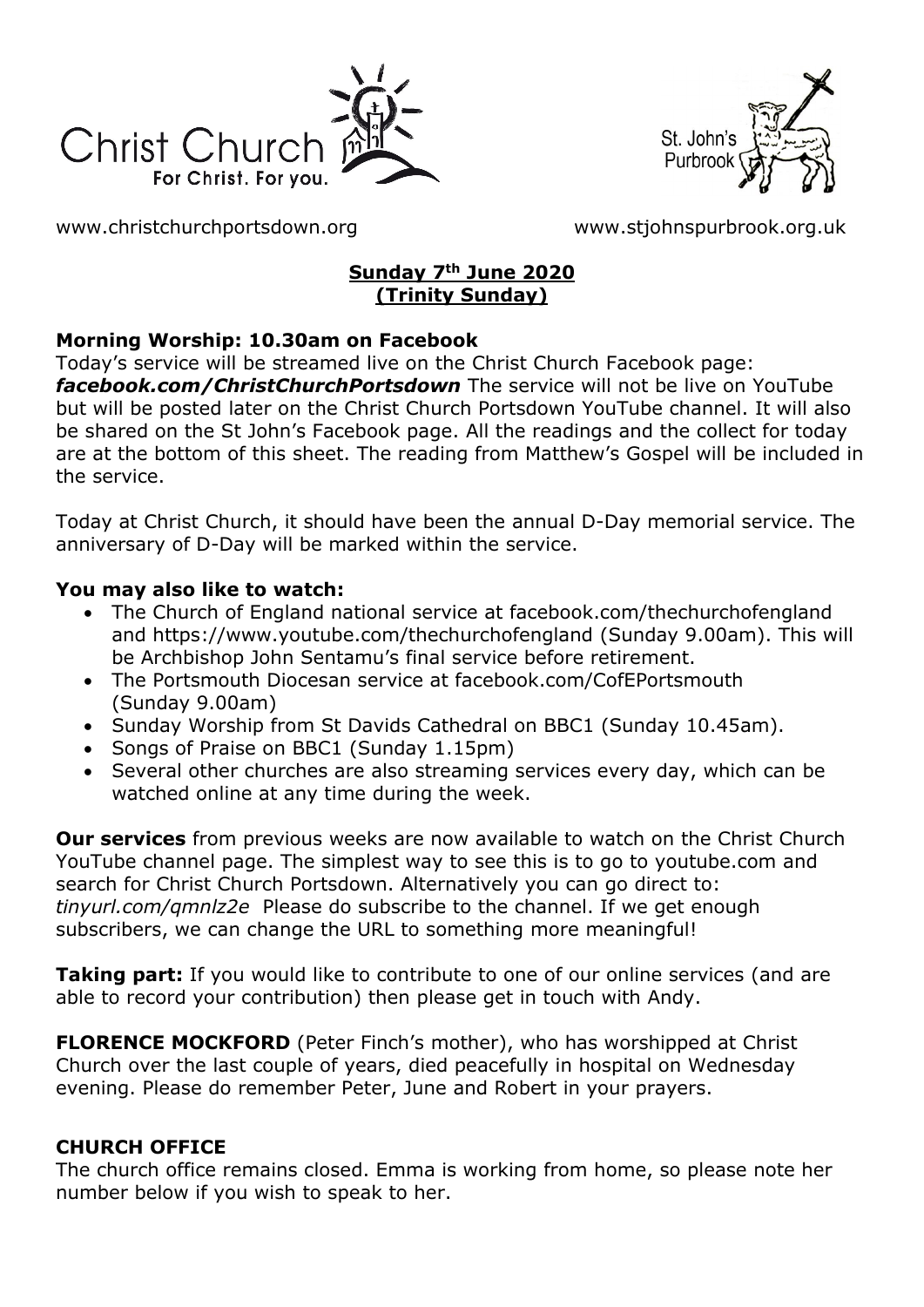#### **DAILY HOPE PHONE LINE**

The Church of England has launched a new free phone line of hymns, reflections and prayers. This is especially for those unable to watch services online and includes the option to listen to the most recent national CofE service. This is all available 24 hours a day at no charge on:



# 0800 804 8044

Please pass this number on to others who may find it useful.

#### **GIVING**

Both of our churches are experiencing reduced income from cancelled hall bookings and the lack of collections at services. If you usually give in the plate (cash or envelopes), please do consider switching to Direct Debit or online payment.

The best way to do this is via the Parish Giving Scheme, which can now be done online or by telephone. You can register online at **register.parishgiving.org.uk** or by calling **0333 002 1271**

To register you will need the following details:

For Christ Church: Parish: Portsdown Christ Church Diocese: Portsmouth PGS Parish Code: 290629068

For St John's: Parish: St John the Baptist Village: Purbrook Diocese: Portsmouth PGS Parish Code: 290629070

You will also need your own bank details.

If you prefer to give direct to Christ Church (either by Standing Order as a one-off payment) then see details at christchurchportsdown.org/more/giving . For details of giving to St John's please contact the Vicar or Warden.

| <b>CONTACTS</b>      |                                                                                                        |
|----------------------|--------------------------------------------------------------------------------------------------------|
| <b>Vicar</b>         | <b>Revd Andy Wilson</b> (day off Monday)<br>vicar@christchurchportsdown.org<br>purbrookvicar@gmail.com |
| <b>Associate</b>     | <b>Revd Laura Cameron</b>                                                                              |
| <b>Minister</b>      | revdlauracameron@gmail.com                                                                             |
| <b>Reader CCP</b>    | <b>Sandra Morgan</b>                                                                                   |
| (Lay Minister)       | sandramorgan02@gmail.com                                                                               |
| Churchwarden         | <b>Bill Jeffery</b>                                                                                    |
| <b>SJP</b>           | purbrookchurch@gmail.com                                                                               |
| Churchwarden         | <b>Stephen Anderson</b>                                                                                |
| <b>CCP</b>           | stephen.anderson@christchurchportsdown.org                                                             |
| <b>Administrator</b> | <b>Emma Evans</b>                                                                                      |
|                      | parish.office@christchurchportsdown.org                                                                |
| <b>Hall Manager</b>  | Jacqui Wilson                                                                                          |
| <b>CCP</b>           | hall.manager@christchurchportsdown.org                                                                 |
| Website              | <b>Matt Doe</b>                                                                                        |
|                      | webmaster@christchurchportsdown.org                                                                    |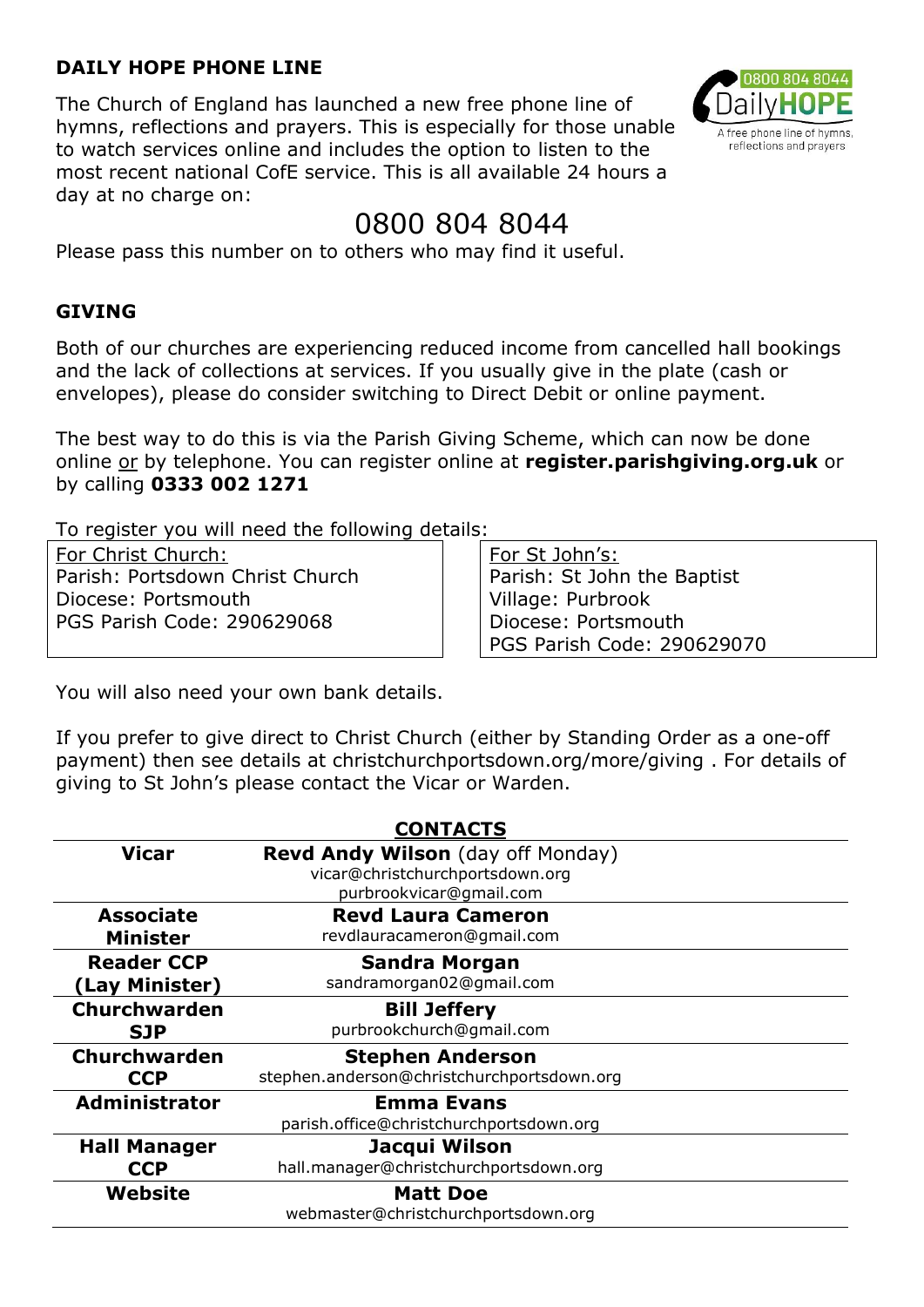# **Sunday 7 June 2020 Trinity Sunday**

## **Collect**

Holy God, faithful and unchanging: enlarge our minds with the knowledge of your truth, and draw us more deeply into the mystery of your love, that we may truly worship you, Father, Son and Holy Spirit, one God, now and for ever.

### **Old Testament: Isaiah 40:12–17**

 $12$  Who has measured the waters in the hollow of his hand and marked off the heavens with a span, enclosed the dust of the earth in a measure, and weighed the mountains in scales and the hills in a balance? <sup>13</sup> Who has directed the spirit of the Lord, or as his counsellor has instructed him? <sup>14</sup> Whom did he consult for his enlightenment, and who taught him the path of justice? Who taught him knowledge, and showed him the way of understanding? <sup>15</sup> Even the nations are like a drop from a bucket and are accounted as dust on the scales; see, he takes up the isles like fine dust.<sup>16</sup> Lebanon would not provide fuel enough, nor are its animals enough for a burnt-offering.  $17$  All the nations are as nothing before him; they are accounted by him as less than nothing and emptiness.

# **Psalm 8**

 $1$  O Lord our governor, how glorious is your name in all the world!  $2$  Your majesty above the heavens is praised out of the mouths of babes at the breast  $3$  You have founded a stronghold against your foes, that you might still the enemy and the avenger.<sup>4</sup> When I consider your heavens, the work of your fingers, the moon and the stars that you have ordained,  $5$  What is man, that you should be mindful of him; the son of man, that you should seek him out? <sup>6</sup> You have made him little lower than the angels and crown him with glory and honour.  $<sup>7</sup>$  You have given him</sup> dominion over the works of your hands and put all things under his feet,  $8$  All sheep and oxen, even the wild beasts of the field,  $9$  The birds of the air, the fish of the sea and whatsoever moves in the paths of the sea.  $10$  O Lord our governor, how glorious is your name in all the world!

# **2 Corinthians 13.11–13**

 $11$  Finally, brothers and sisters, farewell. Put things in order, listen to my appeal, agree with one another, live in peace; and the God of love and peace will be with you. <sup>12</sup> Greet one another with a holy kiss. All the saints greet you.  $13$  The grace of the Lord Jesus Christ, the love of God, and the communion of the Holy Spirit be with all of you.